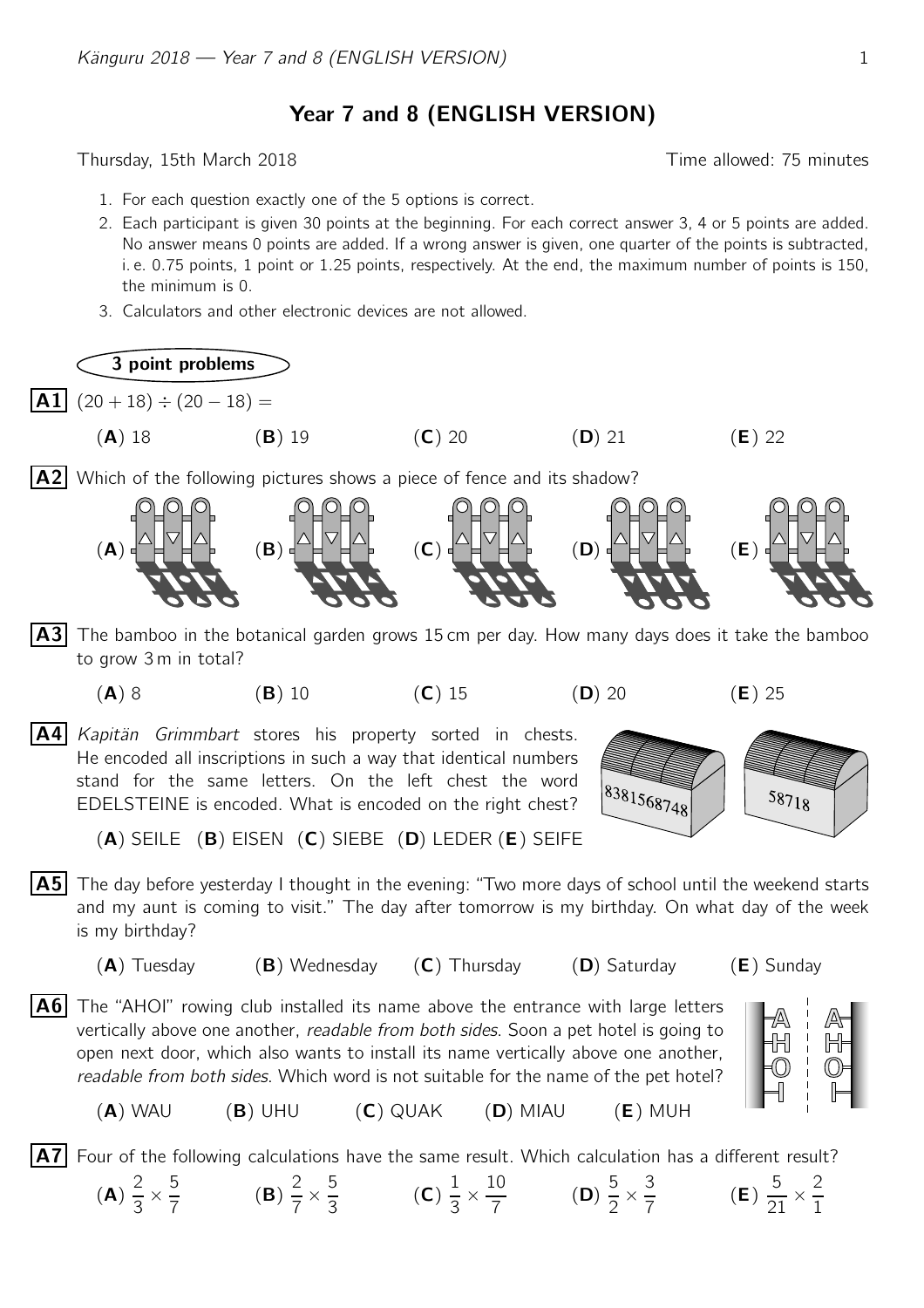$|AB|$  Mr. Lang brought 24 doughnuts to the carnival party. Some are filled with plum jam, some with strawberry jam and the rest (as a joke) with mustard. Exactly 9 doughnuts are *not* filled with plum jam, and exactly 7 are filled with strawberry jam. How many doughnuts are filled with mustard?

(A) 2 (B) 3 (C) 4 (D) 5 (E) 6

**A9** Which number should replace  $\star$  in the equation  $2 \times 18 \times 14 = 6 \times \star \times 7$  to make it correct?

- (A) 6 (B) 8 (C) 9 (D) 10 (E) 12
- $|A10|$  The large rectangle shown is made from 7 identical rectangles whose longer sides are 10 cm long. What is the perimeter of the large rectangle?
	- $(A)$  60 cm  $(B)$  62 cm  $(C)$  68 cm  $(D)$  70 cm  $(E)$  84 cm

4 point problems

 $|B1|$  In the set-up shown, a ball is dropped from above onto the top pin. Each time the ball hits a pin, it bounces either to the right or to the left onto the next pin. One possible route for the ball to end up in the bin at the bottom is shown in the diagram. How many different routes could the ball take to reach this bin?





- (A) 4 (B) 6 (C) 9 (D) 10 (E) 15
- $|B2|$  Last Sunday it rained all day, according to the news 24 litres per square meter. Our flower bed in front of the house is 3 m long and 1.50 m wide. How many litres of rain have fallen on our flower bed last Sunday?
	- (A) 108 litres (B) 120 litres (C) 132 litres (D) 144 litres (E) 156 litres
- **B3** The diagram shows a rectangle which is 11 cm long and 7 cm wide (diagram not to scale). It contains two circles. Each of them touches three of the sides of the rectangle. What is the distance between the centres of the two circles?



- $(A) 1$  cm  $(B) 2$  cm  $(C) 3$  cm  $(D) 4$  cm  $(E) 5$  cm
- **B4** Lilly, Mark and Claas spin their fidget spinners and record the times. Lilly spins half as long as Mark. Mark spins three times as long as Claas. How long does Lilly spin compared to Claas?
	- $(A)$  half as long  $(B)$  one and a half times as long  $(C)$  twice as long  $(D)$  two and a half times as long  $(E)$  six times as long
- **B5** Valeriu drew a zig-zag line inside a rectangle, creating angles of 12°, 17° and 26°, as shown. What is the size of the angle marked  $\alpha$ ?

(diagram not to scale)

- $(A)$  30 $^\circ$  $(B)$  31 $^{\circ}$  $(C)$  32 $^{\circ}$  $(D)$  33 $^\circ$  $(E)$  34 $^{\circ}$
- $|B6|$  Three digits must be written on the three blank cards so that the equation is correct. What is the sum of these three digits?
	- (A) 5 (B) 14 (C) 9 (D) 12 (E) 6



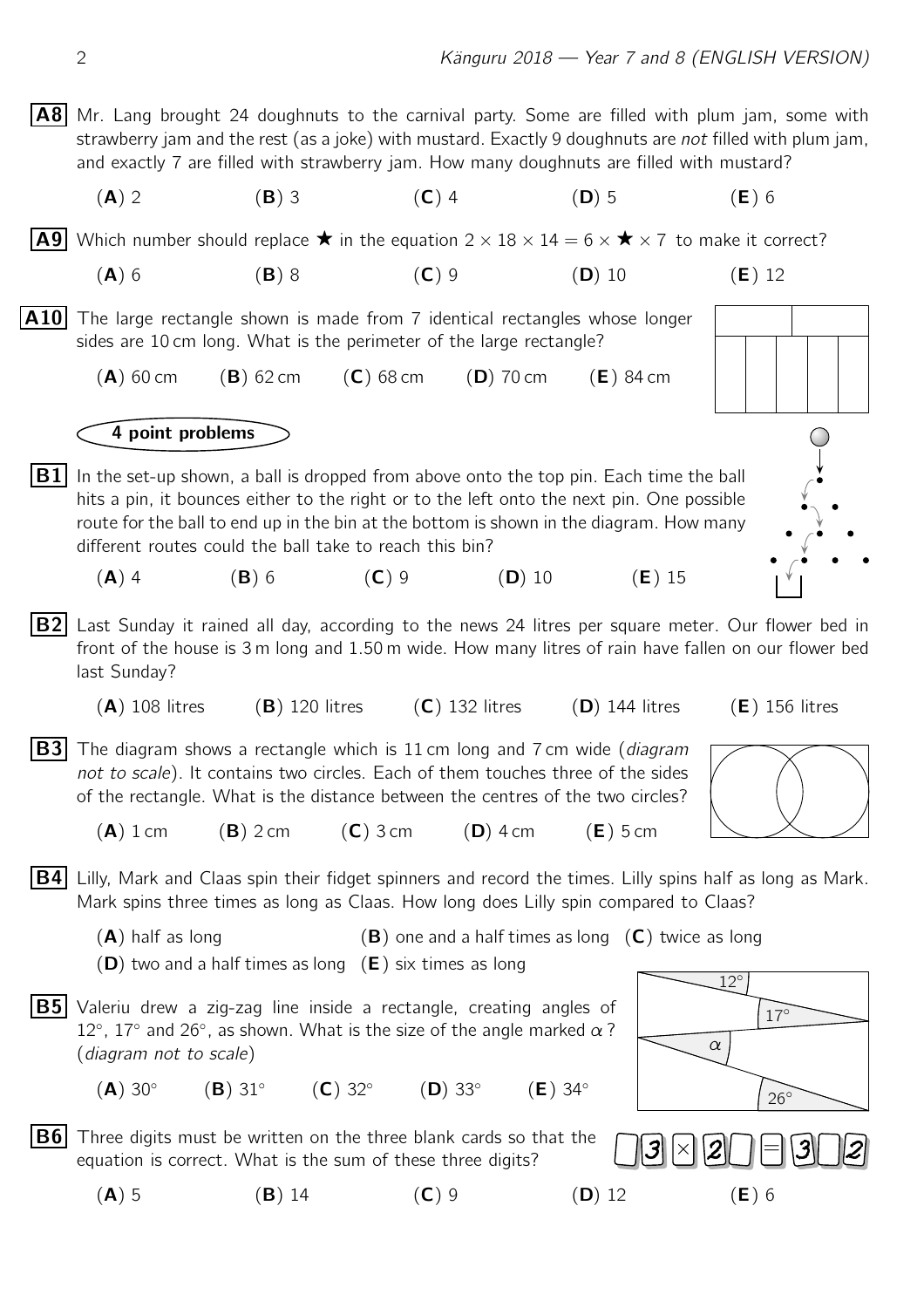**B7** Alice wants to write down three prime numbers less than 100, using each of the digits 1, 2, 3, 4 and 5 exactly once and no other digits. She has more than one possiblity for the choice of these three prime numbers. Which prime number must she definitely write?

\n
$$
(A) 2
$$
\n
$$
(B) 5
$$
\n
$$
(C) 31
$$
\n
$$
(D) 41
$$
\n
$$
(E) 53
$$
\n

 $|B8|$  A jester wants to pick up his new passport at the jest authority. Passports are issued at one counter only. The signs are confusing, but, as usual in the jest authority, only one sign tells the truth.



At which counter will the jester receive his new passport?

 $(A)$  at counter 1 (B) at counter 2 (C) at counter 3 (D) at counter 4 (E) at counter 5

**B9** The square ABCD has sides of length 30 cm. The points P and Q lie on the sides  $\overline{AB}$  and  $\overline{AD}$ , respectively, so that  $\overline{CP}$  and  $\overline{CQ}$  split the square into three pieces of the same area (diagram not to scale). What is the length of  $\overline{PB}$ ?

A B  $D \begin{array}{ccc} C \end{array}$  $\overline{Q}$ P

(A) 16 cm (B) 18 cm (C) 20 cm (D) 21 cm (E) 24 cm

**B10** A hotel on an island in the Caribbean advertises using the slogan "350 days of sun every year!". Petru decides to spend his holidays there in 2019. According to the advert, what is the smallest number of days Petru has to stay at this hotel to be certain of having two consecutive days of sun?

(A) 17 (B) 21 (C) 31 (D) 32 (E) 35

## 5 point problems

**C1** Oliana wrote a different integer from 1 to 9 in each cell of a  $3 \times 3$  table. Then, she calculated the sum of the integers in each of the rows and in each of the columns of the table. Five of the sums are 12, 13, 15, 16 and 17. What is the sixth sum?

 $|C2|$  Dominoes are said to be arranged correctly if, for each pair of adjacent dominoes, the

numbers of spots on the adjacent ends are equal. Paulius laid six dominoes in a line, as shown. He can make a move by swapping the position of any two dominoes. During the move, the dominoes may be rotated. What is the smallest number of moves he needs to make to arrange all the dominoes correctly?

 $\bullet\bullet\bullet\bullet$ 

(A) 1 (B) 2 (C) 3 (D) 4 (E) 5

**C3** The diagram shows a net of a rectangular box (*diagram not to scale*). What is the volume of this box?

> $(A)$  54 cm<sup>3</sup>  $(B)$  70 cm<sup>3</sup>  $(C)$  72 cm<sup>3</sup>  $(D)$  80 cm<sup>3</sup>  $(E)$  84 cm<sup>3</sup>



(A) 13 (B) 14 (C) 15 (D) 16 (E) 17